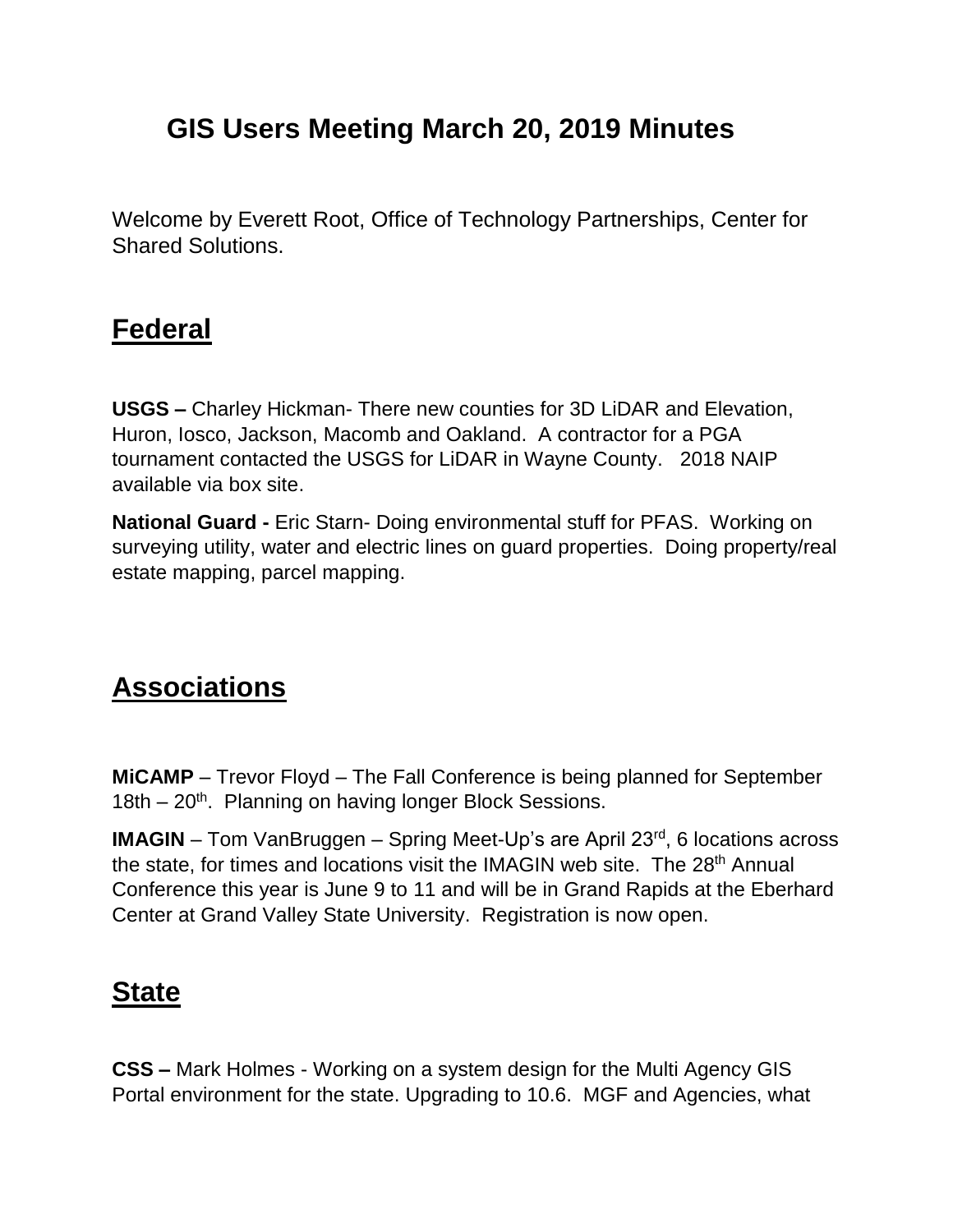layers should go into the data hub, such as opioid crisis data using a geodata format. If there are data set out there in tabular data format, we can convert to geodata and add to the site.

**DTMB BLMISI–** Ashley Tarver – Prepping for the 2020 Census using GIS software. Using GUPS Software instead of ArcGIS. Building Dashboards for the industry and releasing population projections for 2045.

**MDEQ –** Leni Steiner-Zehender – As of January working for Drinking Water and Municipal Assistance Division, Revolving Loan Section. Helping Communities with grant loan process drinking water and storm water projects. Currently reaching out to communities to let them know these grants are available.

**DNR –** Nick Swartz – Doing forest inventory mapping of State Forrest Land. Using Power BMI software. DNR System Architecture, meeting to improve infrastructure.

**MDOT–** Sarahjoy Thompson – MDOT Metro Region. The GIS Group replaced the pdf maps for all season roads. Winter Routes, Collector Maps for frost available. STIP on Open Data Portal. Working on collector maps for Maintenance.

**CSS –** Everett Root – Continuing with the MiSAIL Imagery Program. 2019 AOI's and Buy ups are in all set. Kent and Barry Counties are flying 6-inch imagery. If you are interested in partnering in future let us know. Local GIS data Imagery for exchange program, have 30 plus Counties signed up.

# **Regional**

Ann Burns – SEMCOG- Working on Asset Management project for South East Michigan underground infrastructure. 2045 Regional Transportation Plan approved. Mapping Community profiles. Working with MiSAIL for 2020 imagery flights. Got LiDAR data, DEMs and 1 ft Contours. Mapping roads, looking to see how funding will fall out to fix the roads.

Joan Gibson – West Michigan Regional Planning – Having consultants do PASER work. Working on 2018 PASER Report.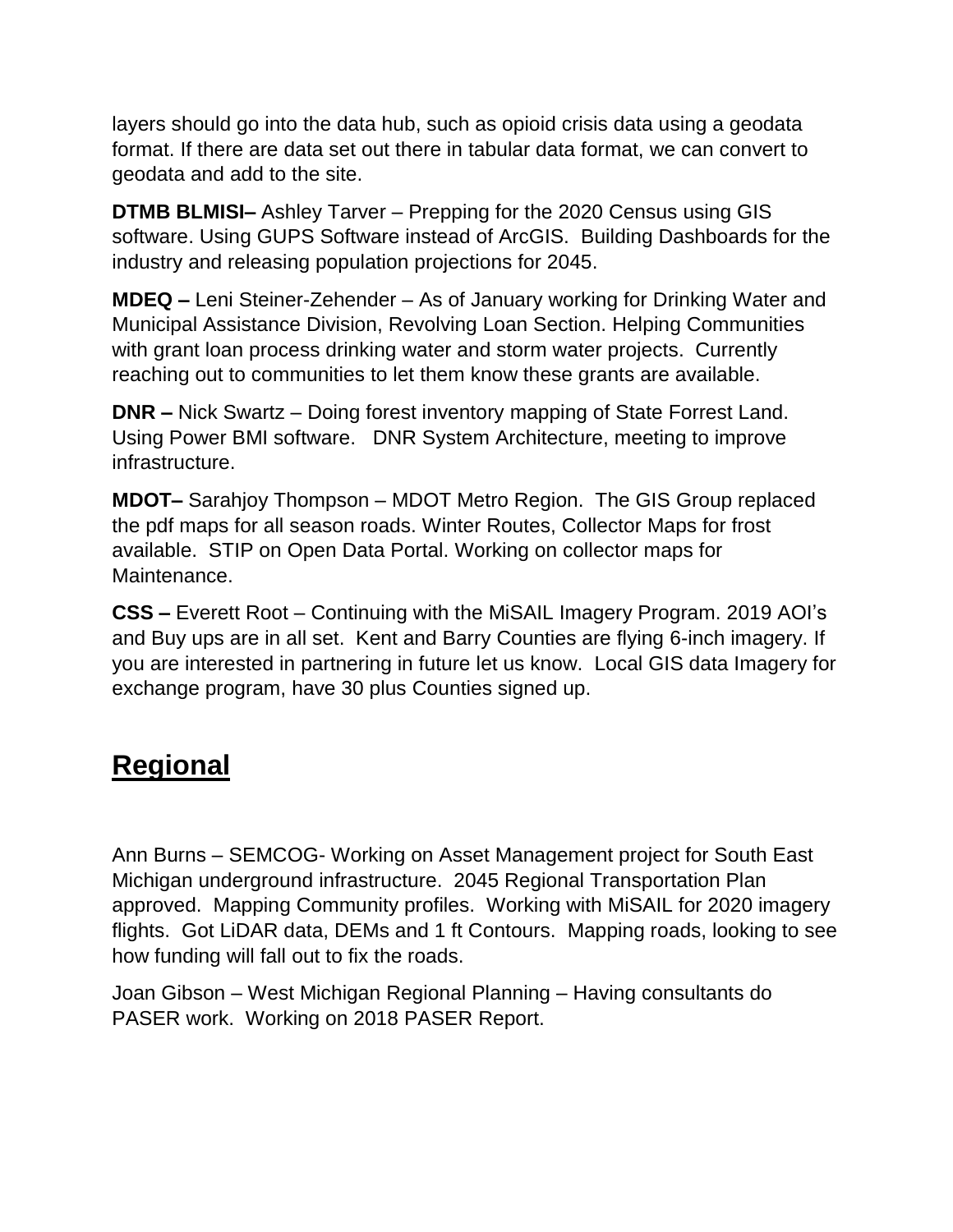# **Local**

Chris Bessert – Kalamazoo County – Migrated current online mapping system to ArcGIS online mapping. 911 Central Dispatch came online this year. Doing address and data clean up.

Shane Pavlak - Ottawa County – Doing GeoCortex and ArcGIS updates, rebuilt server, also conducting Pictometry change finding training. Using Collector for Soil Erosion and Permitting applications to keep records updated. 2018 Contour hosting is completed.

Nate Arnold- Washtenaw County – Came for ESRI Presentations.

Trevor Floyd – St. Clair County – Switched to 10.6.1 Finding bugs in the update. Hired a remote working analyst. New head person for Emergency Management. Currently reviewing parcels. Found a new bug in Geo Cortex. Have 1 open position left to fill.

Sandon Lettieri - Livingston County – Training people from Health Department on Arc GIS Pro. Training Crime analyst on Arc GIS Pro. Doing a lot of python scripting, using scripts to update addresses. Launched countywide zoning application, showing zoning codes. Doing Election Results mapping on a live map. Data maintenance.

Andy Skelton – City of Lansing – Lots of upgrades to software. Collecting Waste Water equipment to get that into a database. Mapping drinking water locations on the River Trail in Survey 123. Cemeteries are in the data collection phase. Getting tax parcels updated to 2018, also deploying a geo event server for snow plows and pot hole patrol.

Emily St. Clair – City of Lansing- Having a City Works Training in Lansing in 3 days. Updated for GIS and City Works software to newest versions. The Regional User Group for City Works will be May 14<sup>th</sup> at LCC. Working on phase 1 of bringing Lansing Fire Department into GIS and City Works. Doing SAW grant work for Maintenance and asset inventory. Will be doing 2 days of City Works training.

Tom VanBruggen - Muskegon County – Updating from 10.2 to 10.6. Redesigning entire data model, 90% done with the data move. Upgrading servers, will have to rebuild all the applications. Doing live collections maps for Elections using FME software. Launched countywide zoning application. Doing data maintenance and updating addressing by python script.

Joe VanHussel – Oceana County – Starting a GIS program from the ground up.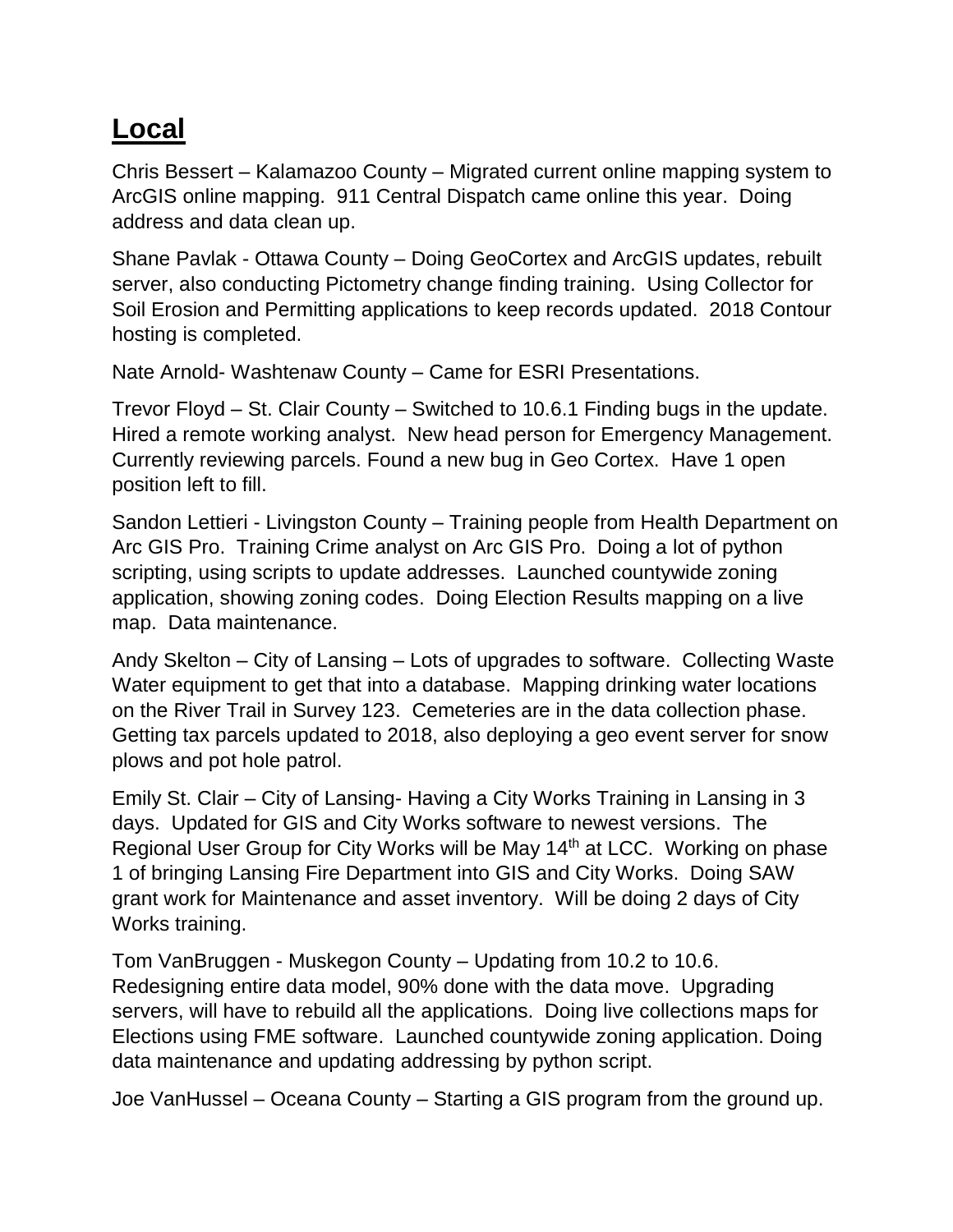Paul McCord – Wayne County – Reviewing upgrades to ArcGIS Enterprise to facilitate interdepartmental integration and develop a GIS Portal for public access.

Chelsea Rozick – Washtenaw County – Upgraded servers and databases. Using Collector and Survey 123 for projects. Using City Works and upgrading from 15.1 to 15.4. there has been a significant bug fix.

# **Other**

Oscar Castaneda – MSU/MISIN- Building a platform for ESRI based maps.

Mike Cousins – OHM Advisors – Working with SEMCOG Hub. Doing story maps and dashboards for inventory phase. ARVR stuff. Looking forward to getting ArcGIS Indoors.

Austin Dozema – OHM Advisors – ADA inspections. Working on SAW Grants.

Julia Feria – Prein & Newhof – Working on SAW Grants and Service Line inventories.

Bob Goodwin – RS&GIS/MSU- Arc GIS Online using Survey 123 and Collector, and FAA Drone Classes. RS&GIS will be offering MDOT custom classes. Working on the Iosco County parcel fabric for buildings. Intro to ArcGIS will have drinking water credits. Doing some Wild Rice Mapping for Gun Lake tribe, and Liver disease mapping. Creating an Open Source Data Portal for Ingham County. Working on a grant for mapping battlefields for the Mexican-American war.

Claire Peterson – MSU/MISIN – Doing server upgrades. Gearing up for partner field work.

Kasey Wilson and Danny Hickey – MSU Library – Looking for a better way to distribute data sets. Doing a map for the  $25<sup>th</sup>$  Anniversary of the Rwanda Genocide. Taking RS&GIS Drone Data and Processing classes.

Arianna Toth - Giffels Webster – Working on SAW Grants. Truck Route analysis. Working with ESRI on Upgrades.

Dave Failing and Kathy Anderson – Western Land Services – Updates to GeoCortex. Maintaining 30 to 40 web maps for clients.